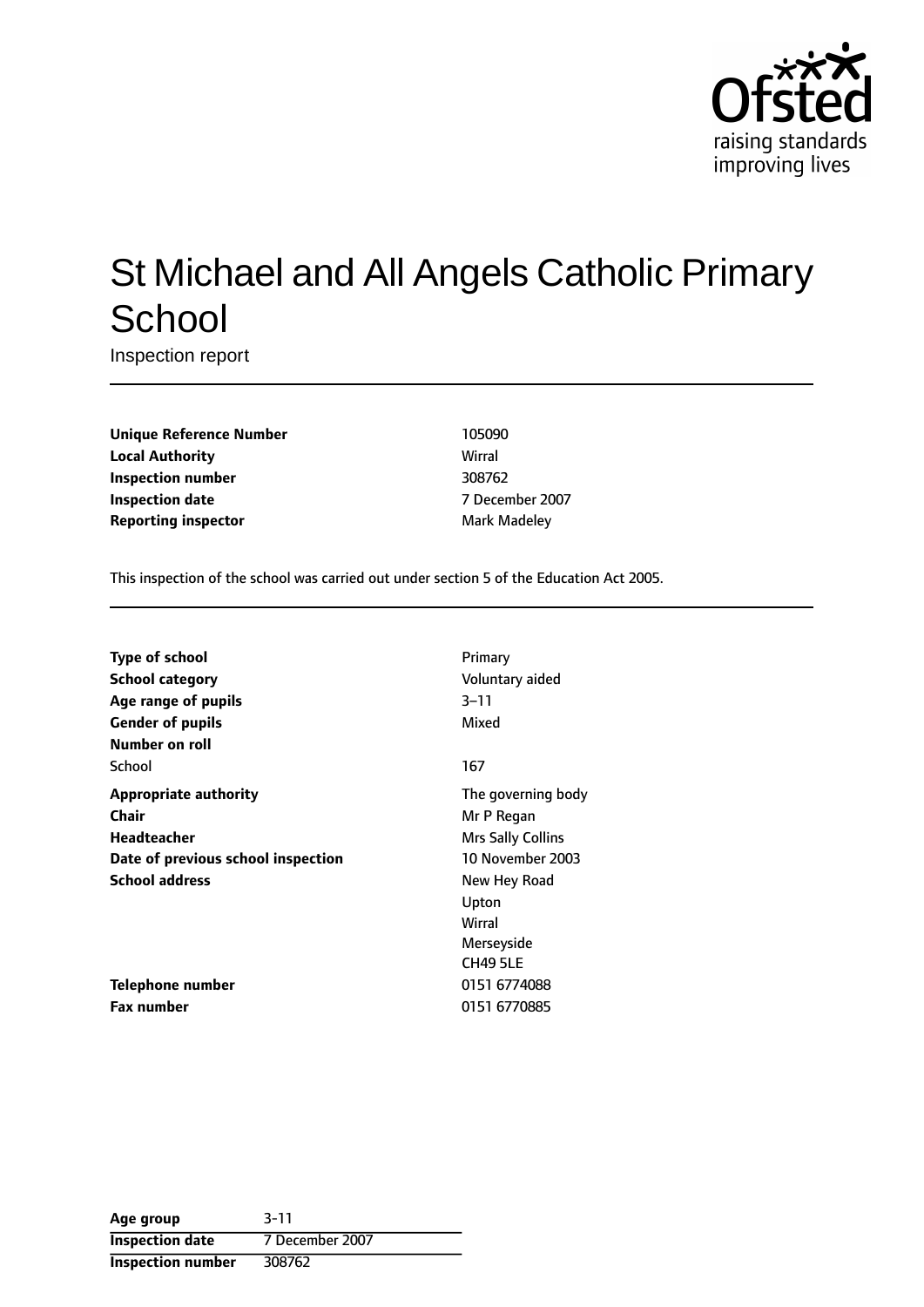© Crown copyright 2007

.

#### Website: www.ofsted.gov.uk

This document may be reproduced in whole or in part for non-commercial educational purposes, provided that the information quoted is reproduced without adaptation and the source and date of publication are stated.

Further copies of this report are obtainable from the school. Under the Education Act 2005, the school must provide a copy of this report free of charge to certain categories of people. A charge not exceeding the full cost of reproduction may be made for any other copies supplied.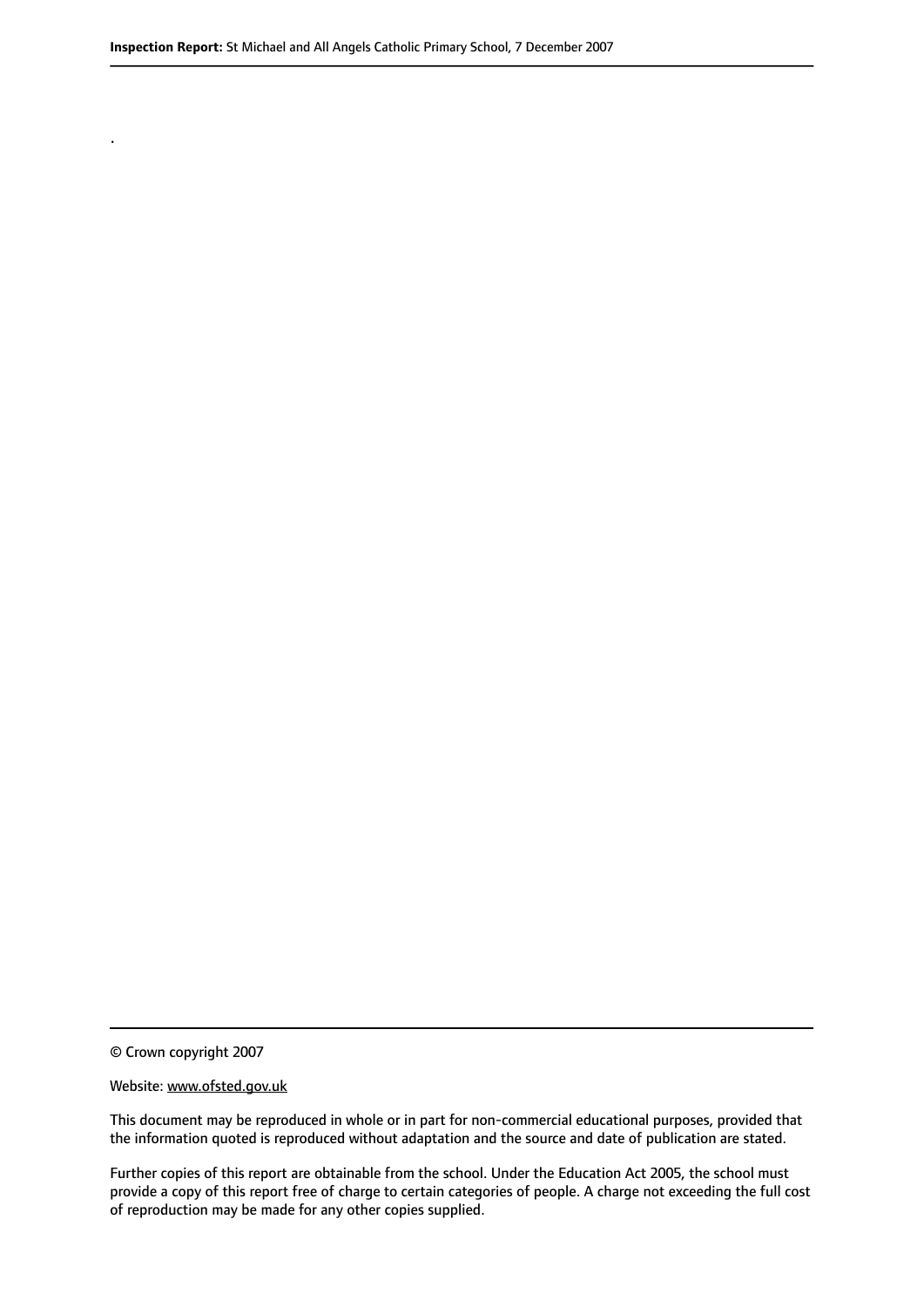# **Introduction**

The inspection was carried out by one Additional Inspector.

The inspector evaluated the overall effectiveness of the school and investigated the following issues: the impact of the school's management on pupils' current achievement and standards, and on their personal development and well-being; the quality of teaching and learning; and the quality of pupils' academic guidance. Evidence was gathered from the school's self-evaluation, national published assessment data and the school's records of pupils' progress. Policies, attendance and financial data were reviewed and observation of the school at work as well as interviews with the chair of governors, staff and pupils were also undertaken. The views of the parents were sought through a questionnaire. Other aspects of the school's work were not investigated in detail, but the inspector found no evidence to suggest that the school's own assessments, as given in its self-evaluation, were not justified, and these have been included, where appropriate, in this report.

### **Description of the school**

This smaller than average school takes most of its pupils from the nearby estate of mainly rented accommodation. The pupils are almost all of White British heritage. More than half of the pupils are eligible for free school meals, which is an exceptionally high proportion. The school has an above average proportion of pupils with learning difficulties and/or disabilities. Children join school on a part-time basis in the Nursery class soon after they are three-years-old. After one term as acting headteacher, the new headteacher took up a permanent appointment in September 2007.

### **Key for inspection grades**

| Grade 1 | Outstanding  |
|---------|--------------|
| Grade 2 | Good         |
| Grade 3 | Satisfactory |
| Grade 4 | Inadequate   |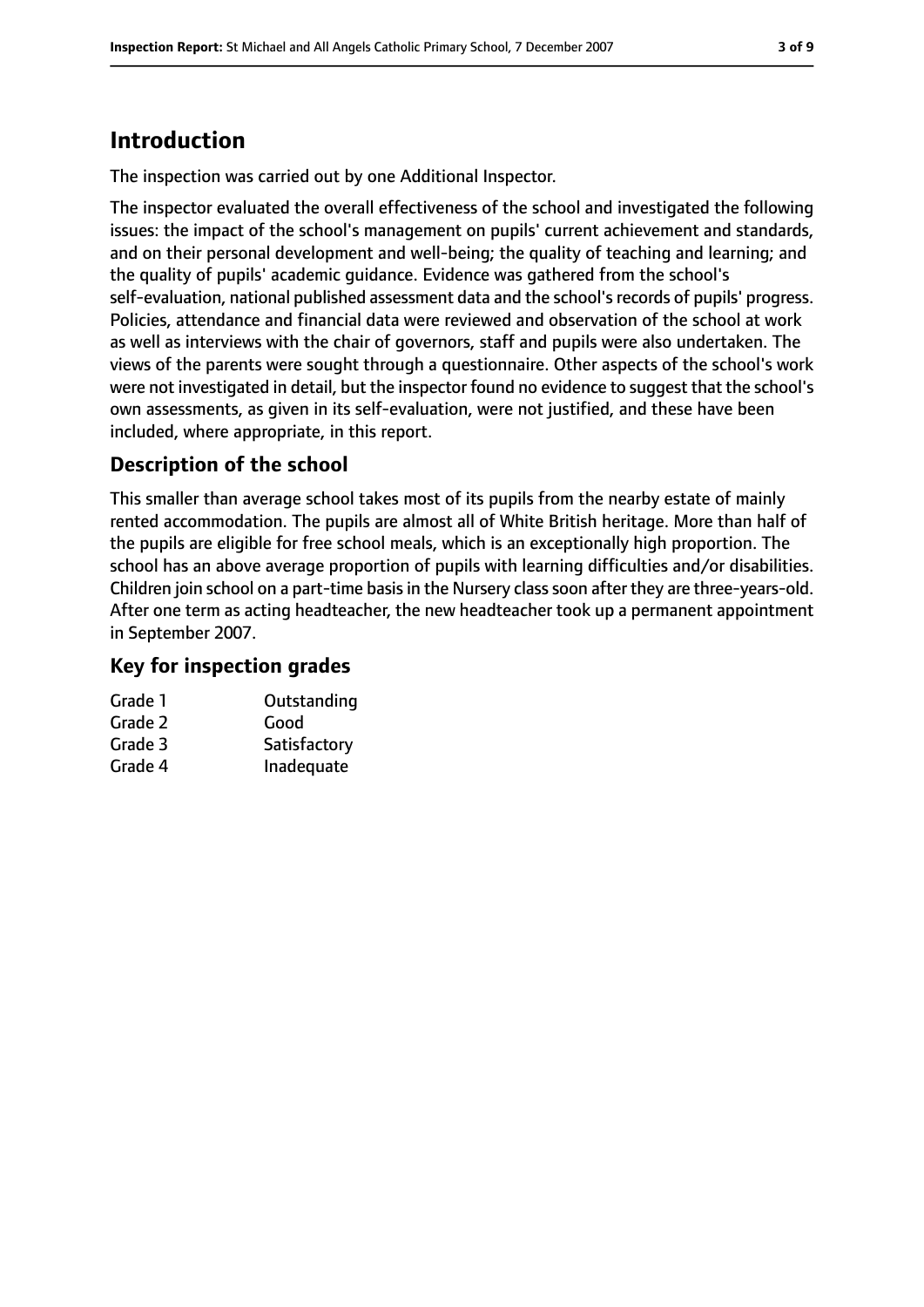### **Overall effectiveness of the school**

#### **Grade: 2**

The inspector agrees with the senior managers', governors' and parents' view that thisis a good school. The school makes outstanding provision for children in the Foundation Stage, in its care, guidance and support for all pupils and the use it makes of its partner schools and agencies to promote pupils' well-being. Senior managers have an accurate view of the school's many strengths and its few areas for development because pupils' progress and the quality of teaching and learning are checked thoroughly. Significant improvements have been made since the last inspection: standards at the end of Key Stage 2 are higher, pupils' attendance has increased and subject coordinators are taking more responsibility for their subjects. This thorough understanding of the school, coupled with the improvements since the last inspection, indicate that the school has good capacity to improve further. It gives good value for money.

Children's language skills have improved significantly from their starting points in the Nursery class. Despite outstanding teaching in the Foundation Stage, pupils' very low levels of skill when they start in the Nursery mean that when they start Year 1 they still have narrow vocabularies and weaknessesin writing skills which impact on their future learning. Consistently good teaching in Years 1 to 6 develops pupils' understanding of the world around them and enhances their number skills. Even so, the ability of some to write accurately and use expansive vocabulary remains weak. Pupils make good progressthrough Key Stage 1. Standardsin reading and mathematics are average, but in writing they are below average. Standards in English, mathematics and science are currently at least average in Key Stage 2 but pupils find it difficult to use punctuation correctly and they find it difficult to engage an audience with interesting vocabulary. In the 2007 national tests pupils made very good progress in mathematics and science, reached above average standards and exceeded their challenging targets. Weaknesses in writing impacted on results in English and standards were below average. Fewer than anticipated pupils reached the higher grade (Level 5).

Pupils say they feel safe in and around school and know simple ways of keeping themselves safe. For example, older pupils have a thorough knowledge of the dangers of non-medicinal drugs. Safeguarding procedures are in place. A few pupils expressed concerns about bullying but they acknowledged that the staff are quick to deal with it. Indeed, phrases from the pupils to describe the staff, such as, 'They're always there for us,' and 'You can always get help when you need it,' were common. The parents of pupils with learning difficulties and/or disabilities are kept fully in the picture about the additional provision their children receive. Good links with the learning support services mean that difficulties are identified promptly and planned provision put in place quickly. This allows these pupils to make good progress.

Behaviour is good in class and around school. Staff manage their classes skilfully using a combination of reward and sanction and most pupils respond positively. The sometimes very challenging behaviour of a few, often caused by circumstances outside the school's control, is exceptionally well managed by the lead behaviour professional, who knows the pupils and their families very well. The breakfast club and checking procedures have had a positive impact on pupils' attendance, but this remains below average.

The good curriculum supports pupils' enjoyment of school well. It also gives pupils many chances to understand the wider world through a very good range of educational visits. Further opportunities for pupils to use and develop their writing skills are being put in place. Outstanding links with local schools provide skilled foreign language tuition and opportunities to extend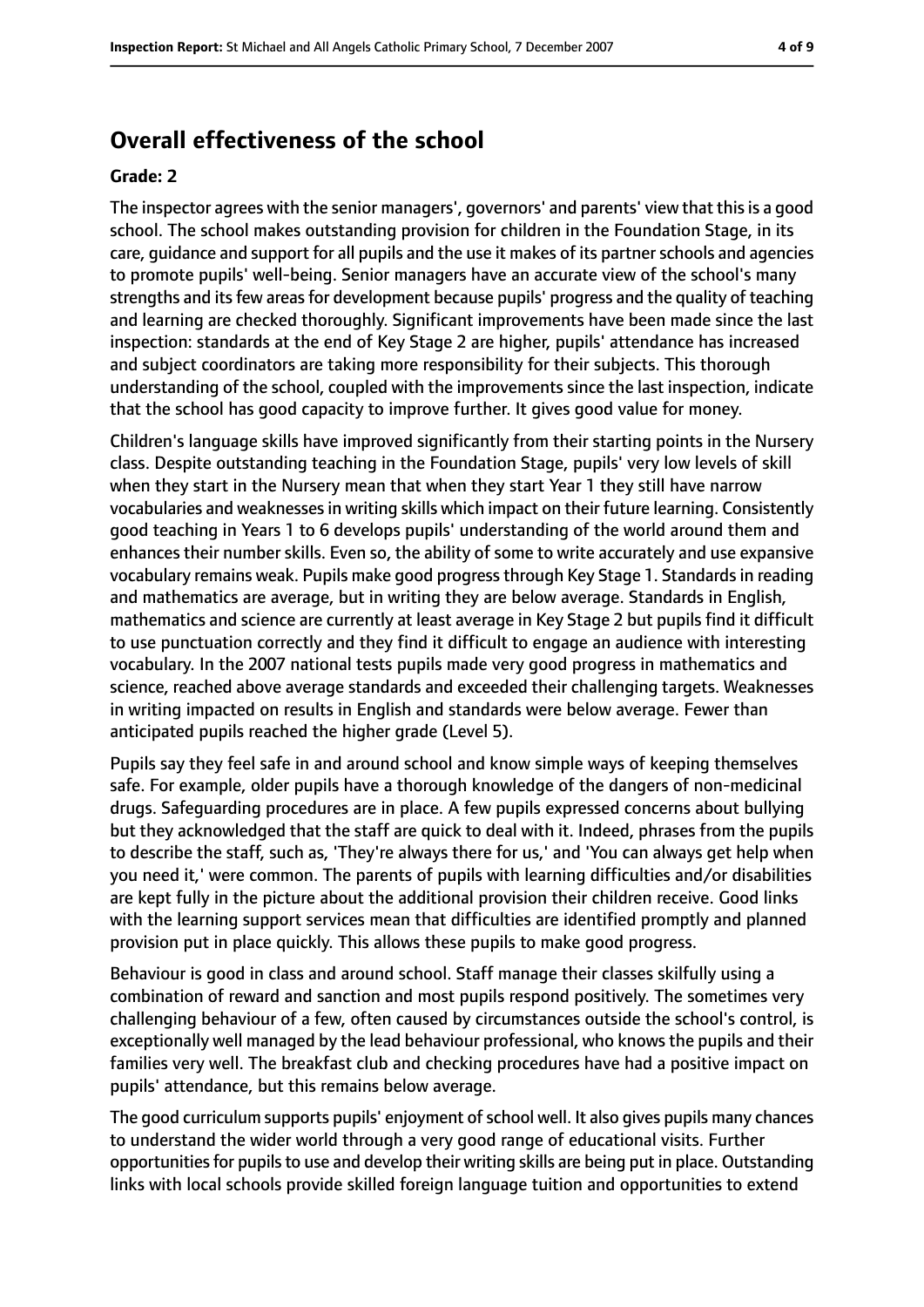pupils' computer skills. Additionally, the community arm of the local professional soccer club enhances the literacy and computer skills of Year 5 pupils through a course of tuition at the club ground.

Pupils join in with a huge range of sports activities, including an outstanding variety of extra-curricular sports clubs, and know that regular exercise is one way to stay fit. They have a good understanding of what healthy food to eat - indeed the active school council has had discussions with the school catering service about making menus more 'healthy' next term.

Most pupils try very hard to achieve their learning targets. They know and understand the system exceptionally well. They are also given time to reflect on teachers' marking of their work and understand what they have to do to improve. During lessons pupils work well together. They regularly review their own learning, usually by giving the teacher a sign when they have or have not understood. Teachers use this information effectively when planning future lessons. Pupils also take on responsibility well; for example, older pupils show infant children a wide range of playground games in their role as lunchtime play leaders. These examples, linked to the good progress pupils make in their academic skills, show that they are well prepared for their next school because they are confident learners.

### **Effectiveness of the Foundation Stage**

### **Grade: 1**

Children start school with poor language skills and many find it difficult to share toys. From this very low starting point, children make exceptional progress and reach standards which are in line with national expectations by the time they join Year 1. Despite high quality teaching and many good opportunities to 'make marks' in play and formal situations, children's writing skills remain weak. Children are encouraged to do things for themselves, such as put on their own coats and decide when to take their drink and snack; this type of activity promotes their personal development exceptionally well. Activities are carefully planned to stimulate children's curiosity and extend their understanding. Staffing levels are very high and this extensive contact with skilled adults aids children's progress considerably. Each activity is fully assessed and this information is exceptionally well used to plan the next stage in children's learning. Management of the Foundation Stage is particularly good; for example, children's induction into school is very well planned so that their parents are happy and they settle in quickly.

### **What the school should do to improve further**

- Encourage pupils to use a broader vocabulary and make better use of punctuation to improve the quality of their writing.
- Improve attendance rates.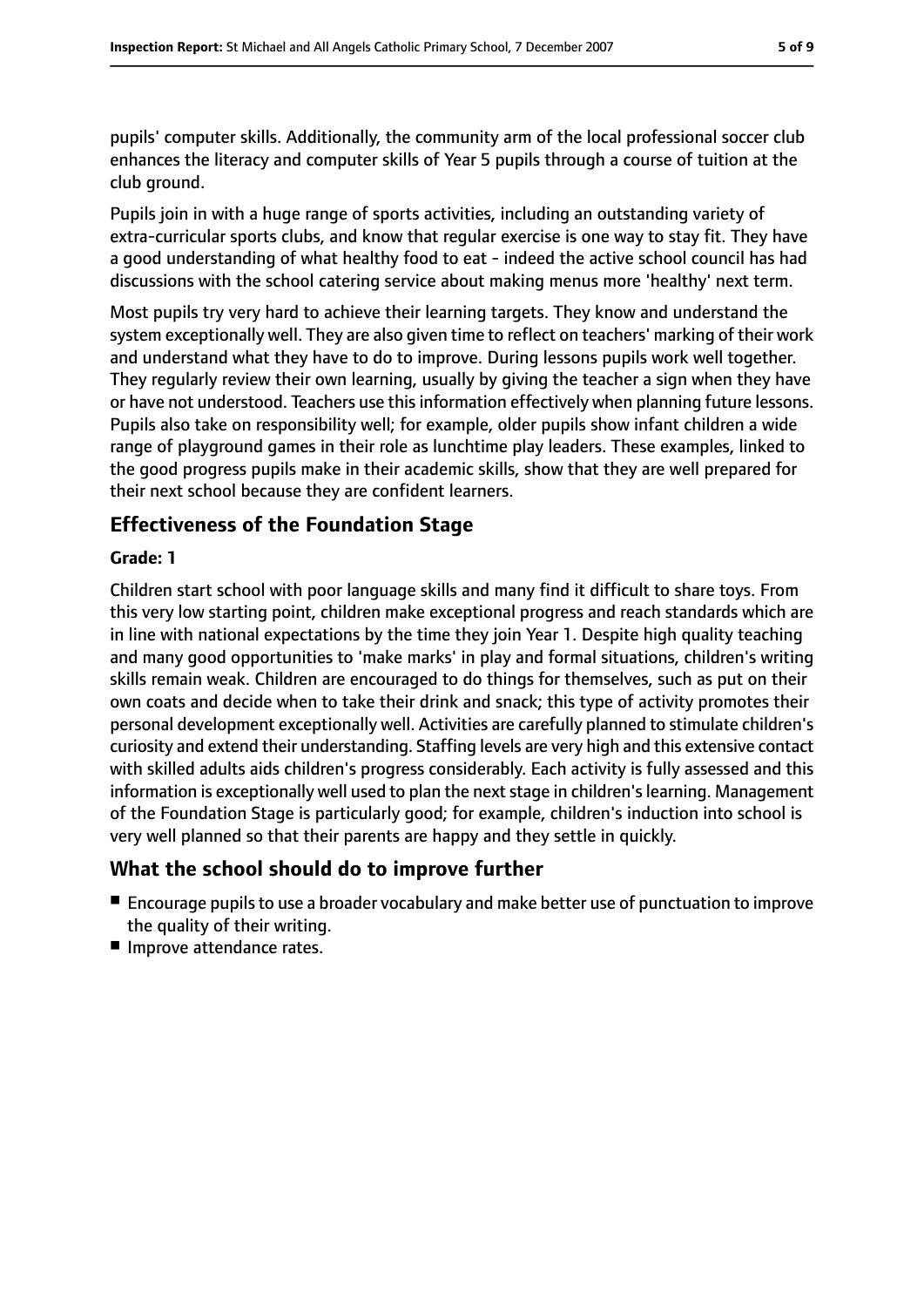**Any complaints about the inspection or the report should be made following the procedures set out in the guidance 'Complaints about school inspection', which is available from Ofsted's website: www.ofsted.gov.uk.**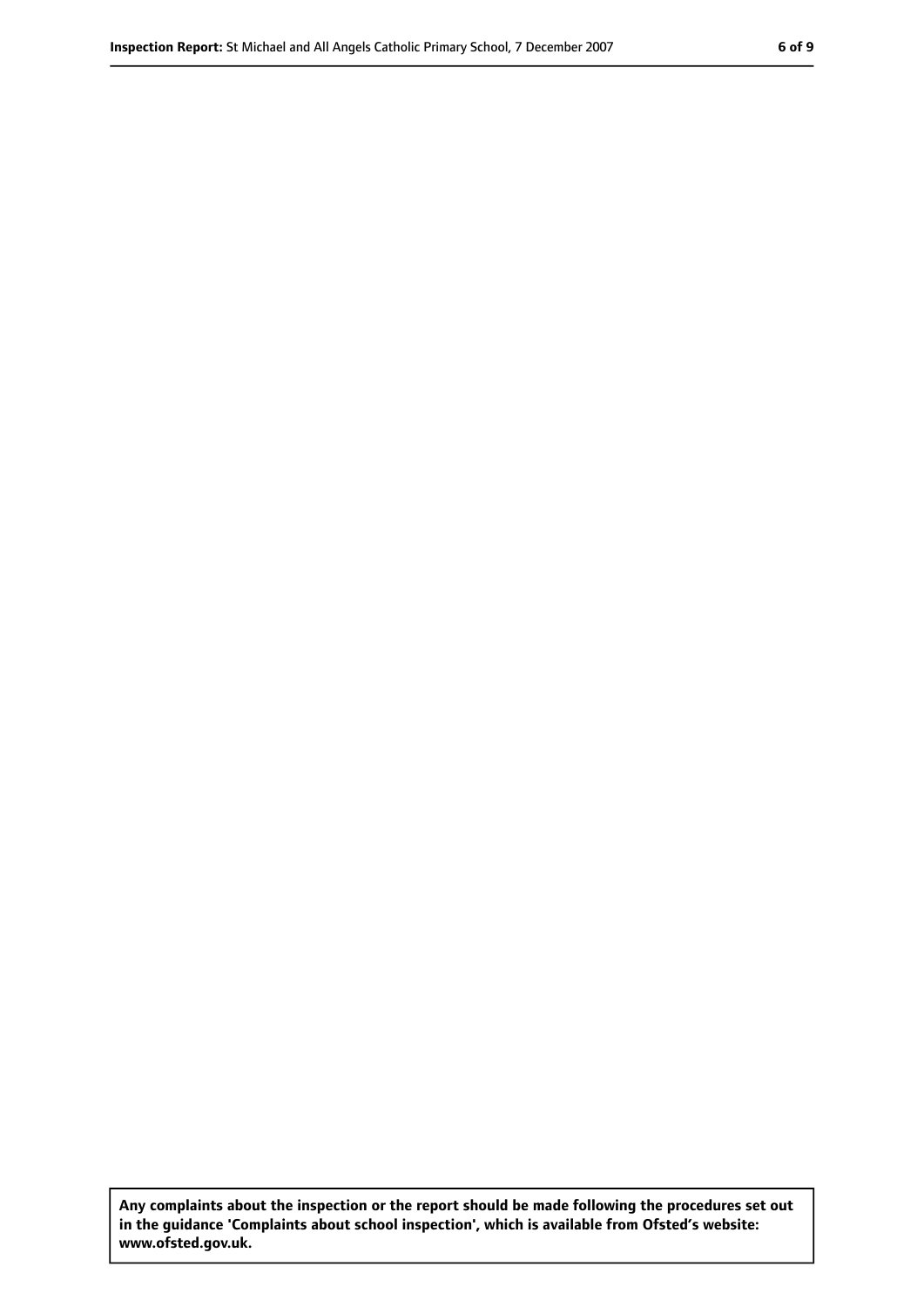# **Inspection judgements**

| $^{\backprime}$ Key to judgements: grade 1 is outstanding, grade 2 good, grade 3 satisfactory, and | <b>School</b>  |
|----------------------------------------------------------------------------------------------------|----------------|
| arade 4 inadeguate                                                                                 | <b>Overall</b> |

### **Overall effectiveness**

| How effective, efficient and inclusive is the provision of education, integrated<br>care and any extended services in meeting the needs of learners? |     |
|------------------------------------------------------------------------------------------------------------------------------------------------------|-----|
| Effective steps have been taken to promote improvement since the last<br>inspection                                                                  | Yes |
| How well does the school work in partnership with others to promote learners'<br>well-being?                                                         |     |
| The effectiveness of the Foundation Stage                                                                                                            |     |
| The capacity to make any necessary improvements                                                                                                      |     |

### **Achievement and standards**

| How well do learners achieve?                                                                               |  |
|-------------------------------------------------------------------------------------------------------------|--|
| The standards <sup>1</sup> reached by learners                                                              |  |
| How well learners make progress, taking account of any significant variations between<br>groups of learners |  |
| How well learners with learning difficulties and disabilities make progress                                 |  |

### **Personal development and well-being**

| How good is the overall personal development and well-being of the<br>learners?                                  |  |
|------------------------------------------------------------------------------------------------------------------|--|
| The extent of learners' spiritual, moral, social and cultural development                                        |  |
| The extent to which learners adopt healthy lifestyles                                                            |  |
| The extent to which learners adopt safe practices                                                                |  |
| How well learners enjoy their education                                                                          |  |
| The attendance of learners                                                                                       |  |
| The behaviour of learners                                                                                        |  |
| The extent to which learners make a positive contribution to the community                                       |  |
| How well learners develop workplace and other skills that will contribute to<br>their future economic well-being |  |

### **The quality of provision**

| How effective are teaching and learning in meeting the full range of the<br>learners' needs?          |  |
|-------------------------------------------------------------------------------------------------------|--|
| How well do the curriculum and other activities meet the range of needs<br>and interests of learners? |  |
| How well are learners cared for, quided and supported?                                                |  |

### **Annex A**

 $^1$  Grade 1 - Exceptionally and consistently high; Grade 2 - Generally above average with none significantly below average; Grade 3 - Broadly average to below average; Grade 4 - Exceptionally low.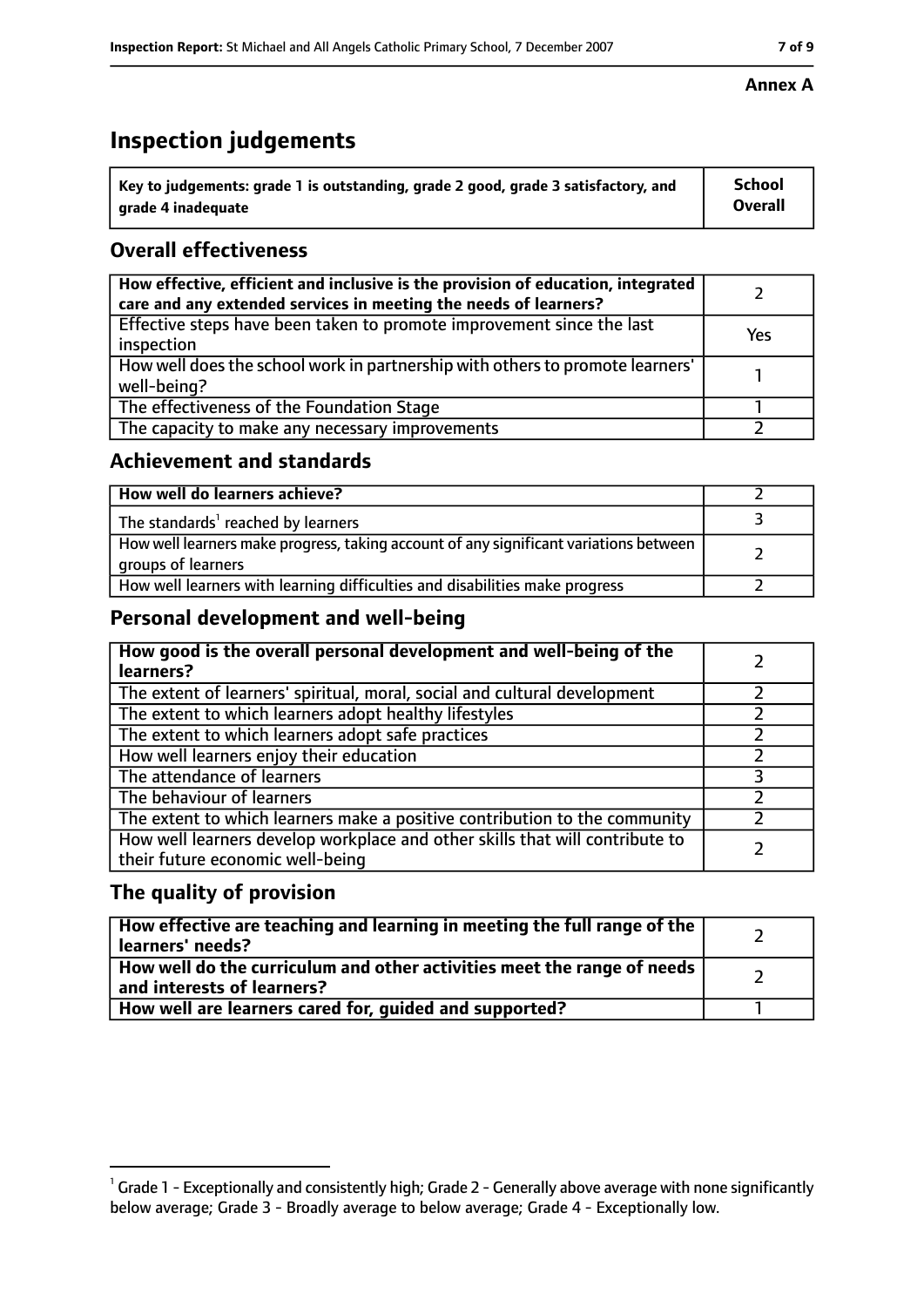#### **Annex A**

# **Leadership and management**

| How effective are leadership and management in raising achievement<br>and supporting all learners?                                              |     |
|-------------------------------------------------------------------------------------------------------------------------------------------------|-----|
| How effectively leaders and managers at all levels set clear direction leading<br>to improvement and promote high quality of care and education |     |
| How effectively leaders and managers use challenging targets to raise standards                                                                 |     |
| The effectiveness of the school's self-evaluation                                                                                               |     |
| How well equality of opportunity is promoted and discrimination tackled so<br>that all learners achieve as well as they can                     |     |
| How effectively and efficiently resources, including staff, are deployed to<br>achieve value for money                                          |     |
| The extent to which governors and other supervisory boards discharge their<br>responsibilities                                                  |     |
| Do procedures for safequarding learners meet current government<br>requirements?                                                                | Yes |
| Does this school require special measures?                                                                                                      | No  |
| Does this school require a notice to improve?                                                                                                   | No  |